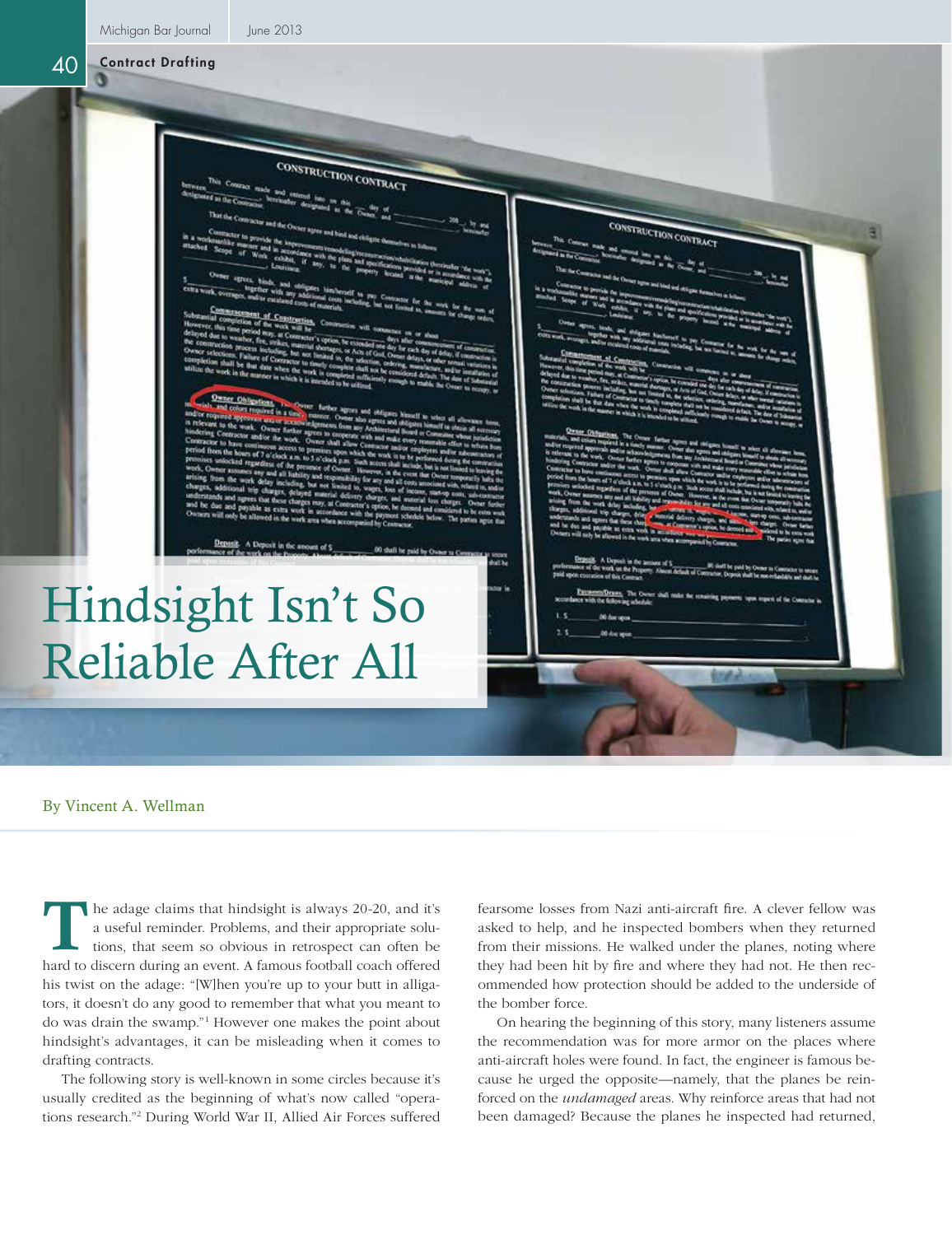and the damage they suffered had proven to be survivable. There would be no reason to reinforce places that weren't vital. In contrast, the planes that didn't survive weren't available for review, so air command couldn't know for sure what damage caused those planes to go down. But protecting the areas that might have been critical seemed like a good way to maximize the value of the reinforcement.

The moral, of course, is that hindsight isn't always so reliable; when you're viewing events in retrospect, it can be hard to know what you're seeing and even harder to know what to make of it. Similar problems can arise when lawyers use hindsight to revise existing contracts or as a guide to draft new contracts for clients. I'll discuss two such situations in which a lawyer uses either a judicial decision or a customer dispute as a guide to drafting. In both, the reminder about hindsight's uncertain guidance becomes important: drafting by hindsight can often be a mistake.

Suppose you learn that a relevant court has ruled on a contract dispute, upholding a litigant's interpretation of a clause (or sentence or paragraph), and that clause (or sentence or paragraph) is very similar to a clause (or sentence or paragraph) in a client's agreement. Perhaps the court has favored one party's interpretation of a covenant not to compete that resembles the provision your client likes to use, or perhaps the court has scorned a litigant's argument about a liquidated damages clause similar to your client's. The particular example isn't essential to my point; whatever clause is salient in the litigation, the problem arises when drafting advice is gleaned from a judicial decision. Frequently, in fact, lawyers will regard a judicial decision as *pro tanto* a decision "upholding the clause" (or sentence or paragraph). In other



## **Fast Facts**

Contracts must be interpreted as a whole; they should be drafted as a whole as well.

Judicial decisions are unreliable guides for drafting. A decision doesn't necessarily validate a drafter's choices—in many instances, the court chooses the lesser of two evils.

Disputes are uncertain guides to drafting. When a dispute arises, it alerts the drafter that a problem might exist, but it doesn't reveal how the drafter should fix the problem.

words, the decision is treated as a kind of benediction, and the clause in question is thereafter deemed to have been blessed.

What do we learn from a judicial decision that upholds one side's interpretation of a disputed contract provision? Some reflection shows such holdings are, in fact, quite unreliable guides.

In the first place, a contract must always be interpreted as a whole,<sup>3</sup> and this means the proper interpretation of any particular clause depends on the rest of the contract. One and the same clause (or sentence or paragraph) can mean different things when found in different contracts, depending on what else is in the respective agreements. The interpretational "authority" of the holding could well be obviated by differences in other related provisions of the contract.

Beyond that, no holding can truly validate the wisdom of a particular clause (or sentence or paragraph). In litigation, a court must choose between competing interpretations of the contested clause, and the legal winner is the better of the two alternatives. But that's only a comparison and *not* a validation. The fact that litigation is involved at all should raise questions about the wisdom of drafting another contract in the same way. Why should the rest of us want to be guided by a litigant's disputed interpretation of contract language that prompted a lawsuit? Shouldn't the fact of the lawsuit suggest there was something less than ideal about the contract clause?

Hindsight tells us only that one interpretation of the contested clause proved better than the other interpretation. But hindsight misleads us if we take that judicial decision as a simple guide for future contract drafting. Some might use hindsight to prefer that clause. But hindsight also tells us that the disputed contract was less than ideal in its drafting because it needed a judicial decision to resolve the interpretational difficulty. Judicial decisions would